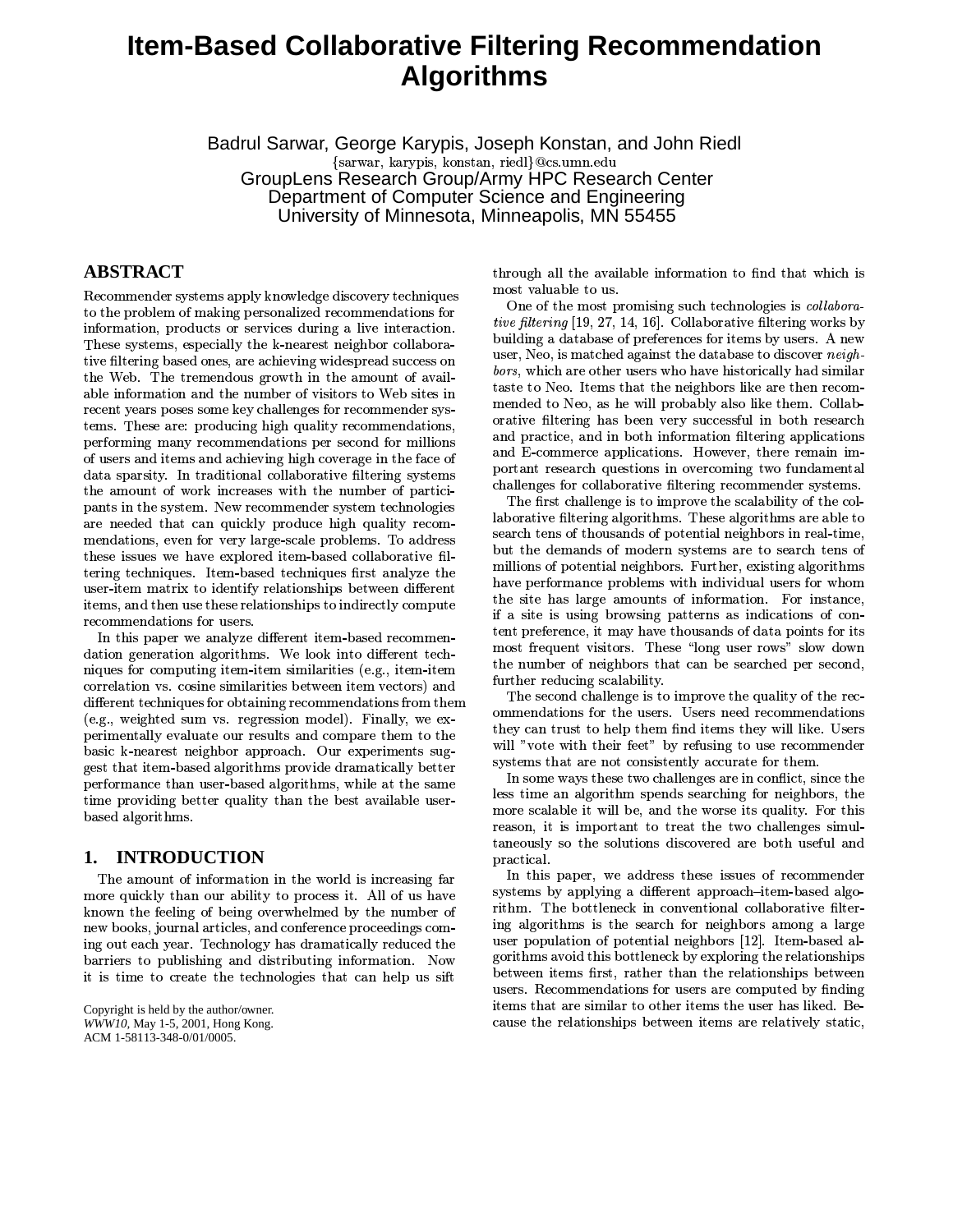item-based algorithms may be able to provide the same quality as the user-based algorithms with less online computation

#### 1.1 **Related Work**

In this section we briefly present some of the research literature related to collaborative filtering, recommender systems, data mining and personalization.

Tapestry [10] is one of the earliest implementations of collaborative filtering-based recommender systems. This system relied on the explicit opinions of people from a close-knit community, such as an office workgroup. However, recommender system for large communities cannot depend on each person knowing the others. Later, several ratings-based automated recommender systems were developed. The GroupLens research system [19, 16] provides a pseudonymous collaborative filtering solution for Usenet news and movies. Ringo [27] and Video Recommender [14] are email and webbased systems that generate recommendations on music and movies, respectively. A special issue of Communications of the ACM [20] presents a number of different recommender systems.

Other technologies have also been applied to recommender systems, including Bayesian networks, clustering, and Horting. Bayesian networks create a model based on a training set with a decision tree at each node and edges representing user information. The model can be built off-line over a matter of hours or days. The resulting model is very small, very fast, and essentially as accurate as nearest neighbor methods [6]. Bayesian networks may prove practical for environments in which knowledge of user preferences changes slowly with respect to the time needed to build the model but are not suitable for environments in which user preference models must be updated rapidly or frequently.

Clustering techniques work by identifying groups of users who appear to have similar preferences. Once the clusters are created, predictions for an individual can be made by averaging the opinions of the other users in that cluster. Some clustering techniques represent each user with partial participation in several clusters. The prediction is then an average across the clusters, weighted by degree of participation. Clustering techniques usually produce less-personal recommendations than other methods, and in some cases, the clusters have worse accuracy than nearest neighbor algorithms [6]. Once the clustering is complete, however, performance can be very good, since the size of the group that must be analyzed is much smaller. Clustering techniques can also be applied as a "first step" for shrinking the candidate set in a nearest neighbor algorithm or for distributing nearestneighbor computation across several recommender engines. While dividing the population into clusters may hurt the accuracy or recommendations to users near the fringes of their assigned cluster, pre-clustering may be a worthwhile trade-off between accuracy and throughput.

Horting is a graph-based technique in which nodes are users, and edges between nodes indicate degree of similarity between two users [1]. Predictions are produced by walking the graph to nearby nodes and combining the opinions of the nearby users. Horting differs from nearest neighbor as the graph may be walked through other users who have not rated the item in question, thus exploring transitive relationships that nearest neighbor algorithms do not consider.

In one study using synthetic data, Horting produced better predictions than a nearest neighbor algorithm [1].

Schafer et al., [26] present a detailed taxonomy and examples of recommender systems used in E-commerce and how they can provide one-to-one personalization and at the same can capture customer loyalty. Although these systems have been successful in the past, their widespread use has exposed some of their limitations such as the problems of sparsity in the data set, problems associated with high dimensionality and so on. Sparsity problem in recommender system has been addressed in [23, 11]. The problems associated with high dimensionality in recommender systems have been discussed in [4], and application of dimensionality reduction techniques to address these issues has been investigated in  $\left[24\right]$ 

Our work explores the extent to which item-based recommenders, a new class of recommender algorithms, are able to solve these problems.

# 1.2 Contributions

This paper has three primary research contributions:

- 1. Analysis of the item-based prediction algorithms and identification of different ways to implement its subtasks.
- 2. Formulation of a precomputed model of item similarity to increase the online scalability of item-based recommendations.
- 3. An experimental comparison of the quality of several different item-based algorithms to the classic user-based (nearest neighbor) algorithms.

# 1.3 Organization

The rest of the paper is organized as follows. The next section provides a brief background in collaborative filtering algorithms. We first formally describe the collaborative filtering process and then discuss its two variants memorybased and model-based approaches. We then present some challenges associated with the memory-based approach. In section 3, we present the item-based approach and describe different sub-tasks of the algorithm in detail. Section 4 describes our experimental work. It provides details of our data sets, evaluation metrics, methodology and results of different experiments and discussion of the results. The final section provides some concluding remarks and directions for future research.

### **COLLABORATIVE FILTERING BASED** 2. **RECOMMENDER SYSTEMS**

Recommender systems systems apply data analysis techniques to the problem of helping users find the items they would like to purchase at E-Commerce sites by producing a predicted likeliness score or a list of  $top-N$  recommended items for a given user. Item recommendations can be made using different methods. Recommendations can be based on demographics of the users, overall top selling items, or past buying habit of users as a predictor of future items. Collaborative Filtering (CF) [19, 27] is the most successful recommendation technique to date. The basic idea of CF-based algorithms is to provide item recommendations or predictions based on the opinions of other like-minded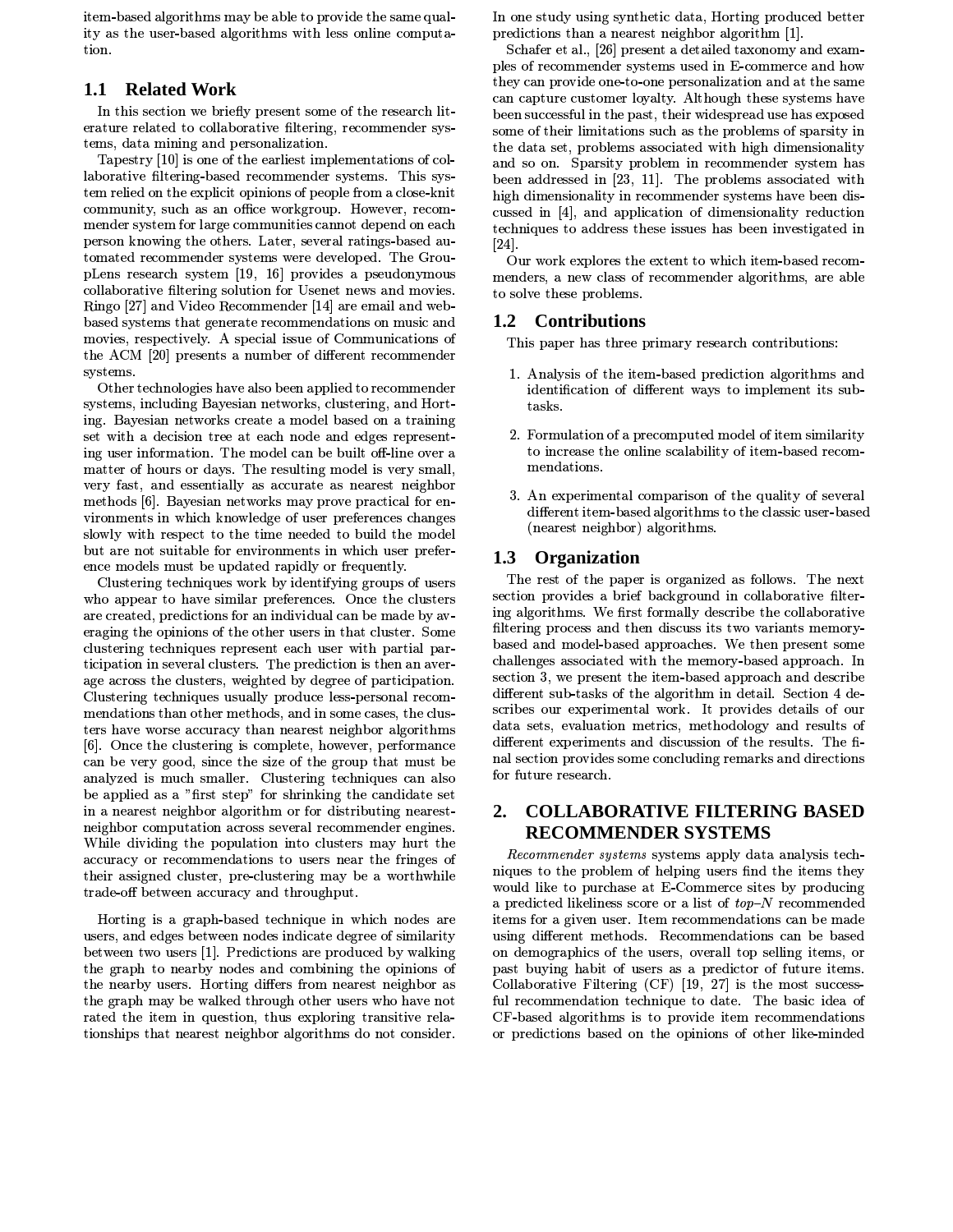users. The opinions of users can be obtained explicitly from the users or by using some *implicit* measures.

### 2.0.1 Overview of the Collaborative Filtering Process

The goal of a collaborative filtering algorithm is to suggest new items or to predict the utility of a certain item for a particular user based on the user's previous likings and the opinions of other like-minded users. In a typical CF scenario, there is a list of m users  $\mathcal{U} = \{u_1, u_2, \ldots, u_m\}$  and a list of *n* items  $\mathcal{I} = \{i_1, i_2, \ldots, i_n\}$ . Each user  $u_i$  has a list of items  $I_{u_i}$ , which the user has expressed his/her opinions about. Opinions can be explicitly given by the user as a rating score, generally within a certain numerical scale, or can be implicitly derived from purchase records, by analyzing timing logs, by mining web hyperlinks and so on [28, 16]. Note that  $I_{u_i} \subseteq \mathcal{I}$  and it is possible for  $I_{u_i}$  to be a *null set*. There exists a distinguished user  $u_a \in \mathcal{U}$  called the *active* user for whom the task of a collaborative filtering algorithm is to find an item likeliness that can be of two forms.

- Prediction is a numerical value,  $P_{a,j}$ , expressing the predicted likeliness of item  $i_j \notin I_{u_a}$  for the active user  $u_a$ . This predicted value is within the same scale (e.g., from 1 to 5) as the opinion values provided by  $u_a$ .
- Recommendation is a list of N items,  $I_r \subset \mathcal{I}$ , that the active user will like the most. Note that the recommended list must be on items not already purchased by the active user, i.e.,  $I_r \cap I_{u_a} = \Phi$ . This interface of CF algorithms is also known as Top-N recommendation.

Figure 1 shows the schematic diagram of the collaborative filtering process. CF algorithms represent the entire  $m \times n$ user-item data as a ratings matrix, A. Each entry  $a_{i,j}$  in A represents the preference score (ratings) of the *i*th user on the jth item. Each individual ratings is within a numerical scale and it can as well be 0 indicating that the user has not yet rated that item. Researchers have devised a number of collaborative filtering algorithms that can be divided into two main categories-Memory-based (user-based) and Model based (item-based) algorithms [6]. In this section we provide a detailed analysis of CF-based recommender system algorithms.

Memory-based Collaborative Filtering Algorithms. Memory-based algorithms utilize the entire user-item database to generate a prediction. These systems employ statistical techniques to find a set of users, known as neighbors, that have a history of agreeing with the target user (i.e., they either rate different items similarly or they tend to buy similar set of items). Once a neighborhood of users is formed, these systems use different algorithms to combine the preferences of neighbors to produce a prediction or  $top\ N$  recommendation for the active user. The techniques, also known as *nearest-neighbor* or user-based collaborative filtering, are more popular and widely used in practice.

Model-based Collaborative Filtering Algorithms. Model-based collaborative filtering algorithms provide item recommendation by first developing a model of user ratings. Algorithms in this category take a probabilistic approach and envision the collaborative filtering process as computing the expected value of a user prediction, given his/her ratings

on other items. The model building process is performed by different machine learning algorithms such as Bayesian network, clustering, and rule-based approaches. The Bayesian network model [6] formulates a probabilistic model for collaborative filtering problem. Clustering model treats collaborative filtering as a classification problem [2, 6, 29] and works by clustering similar users in same class and estimating the probability that a particular user is in a particular class  $C$ , and from there computes the conditional probability of ratings. The rule-based approach applies association rule discovery algorithms to find association between co-purchased items and then generates item recommendation based on the strength of the association between items  $\left[25\right]$ .

### $2.0.2$ Challenges of User-based Collaborative Filtering Algorithms

User-based collaborative filtering systems have been very successful in past, but their widespread use has revealed some potential challenges such as:

- Sparsity. In practice, many commercial recommender systems are used to evaluate large item sets (e.g., Amazon.com recommends books and CDnow.com recommends music albums). In these systems, even active users may have purchased well under 1% of the items  $(1\% \text{ of } 2 \text{ million books is } 20,000 \text{ books})$ . Accordingly, a recommender system based on nearest neighbor algorithms may be unable to make any item recommendations for a particular user. As a result the accuracy of recommendations may be poor.
- Scalability. Nearest neighbor algorithms require computation that grows with both the number of users and the number of items. With millions of users and items, a typical web-based recommender system running existing algorithms will suffer serious scalability problems.

The weakness of nearest neighbor algorithm for large, sparse databases led us to explore alternative recommender system algorithms. Our first approach attempted to bridge the sparsity by incorporating semi-intelligent filtering agents into the system [23, 11]. These agents evaluated and rated each item using syntactic features. By providing a dense ratings set, they helped alleviate coverage and improved quality. The filtering agent solution, however, did not address the fundamental problem of poor relationships among likeminded but sparse-rating users. To explore that we took an algorithmic approach and used Latent Semantic Indexing (LSI) to capture the similarity between users and items in a reduced dimensional space [24, 25]. In this paper we look into another technique, the model-based approach, in addressing these challenges, especially the scalability challenge. The main idea here is to analyze the user-item representation matrix to identify relations between different items and then to use these relations to compute the prediction score for a given user-item pair. The intuition behind this approach is that a user would be interested in purchasing items that are similar to the items the user liked earlier and would tend to avoid items that are similar to the items the user didn't like earlier. These techniques don't require to identify the neighborhood of similar users when a recommendation is requested; as a result they tend to produce much faster recommendations. A number of different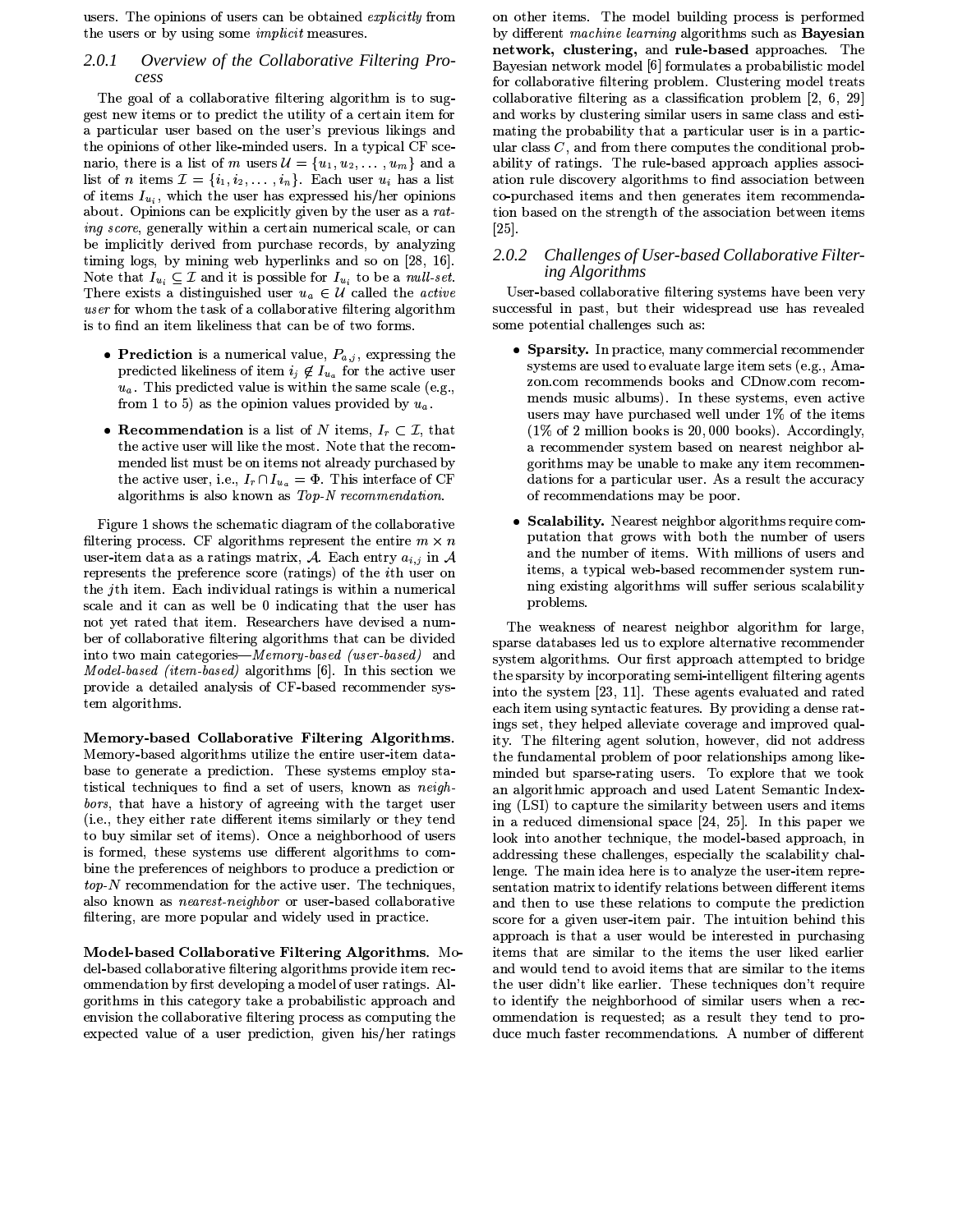

Figure 1: The Collaborative Filtering Process.

schemes have been proposed to compute the association between items ranging from probabilistic approach [6] to more traditional item-item correlations [15, 13]. We present a detailed analysis of our approach in the next section.

### **ITEM-BASED COLLABORATIVE FILT-**3. **ERING ALGORITHM**

In this section we study a class of item-based recommendation algorithms for producing predictions to users. Unlike the user-based collaborative filtering algorithm discussed in Section 2, the item-based approach looks into the set of items the target user has rated and computes how similar they are to the target item  $i$  and then selects  $k$  most similar items  $\{i_1, i_2, \ldots, i_k\}$ . At the same time their corresponding similarities  $\{s_{i1}, s_{i2}, \ldots, s_{ik}\}$  are also computed. Once the most similar items are found, the prediction is then computed by taking a weighted average of the target user's ratings on these similar items. We describe these two aspects, namely, the similarity computation and the prediction generation in details here.

#### **Item Similarity Computation** 3.1

One critical step in the item-based collaborative filtering algorithm is to compute the similarity between items and then to select the most similar items. The basic idea in similarity computation between two items  $i$  and  $j$  is to first isolate the users who have rated both of these items and then to apply a similarity computation technique to determine the similarity  $s_{i,j}$ . Figure 2 illustrates this process; here the matrix rows represent users and the columns represent items.

There are a number of different ways to compute the similarity between items. Here we present three such methods. These are cosine-based similarity, correlation-based similarity and adjusted cosine similarity.

#### $3.1.1$ Cosine-based Similarity

In this case, two items are thought of as two vectors in the  $m$  dimensional user-space. The similarity between them is measured by computing the cosine of the angle between these two vectors. Formally, in the  $m \times n$  ratings matrix in Figure 2, similarity between items  $i$  and  $j$ , denoted by

 $sim(i, j)$  is given by

$$
sim(i,j)=\cos(\vec{i},\vec{j})=\frac{i\cdot j}{\|\vec{i}\|_2\ast\|\vec{j}\|_2}
$$

where "" denotes the dot-product of the two vectors.

#### Correlation-based Similarity 3.1.2

In this case, similarity between two items  $i$  and  $j$  is measured by computing the Pearson-r correlation  $corr_{i,j}$ . To make the correlation computation accurate we must first isolate the co-rated cases (i.e., cases where the users rated both  $i$  and  $j$ ) as shown in Figure 2. Let the set of users who both rated  $i$  and  $j$  are denoted by  $U$  then the correlation similarity is given by

$$
sim(i,j) = \frac{\sum_{u \in U} (R_{u,i} - \bar{R}_i)(R_{u,j} - \bar{R}_j)}{\sqrt{\sum_{u \in U} (R_{u,i} - \bar{R}_i)^2} \sqrt{\sum_{u \in U} (R_{u,j} - \bar{R}_j)^2}}.
$$

Here  $R_{u,i}$  denotes the rating of user u on item i,  $\overline{R}_i$  is the average rating of the  $i$ -th item.

## 3.1.3 Adjusted Cosine Similarity

One fundamental difference between the similarity computation in user-based CF and item-based CF is that in case of user-based CF the similarity is computed along the rows of the matrix but in case of the item-based CF the similarity is computed along the columns, i.e., each pair in the co-rated set corresponds to a different user (Figure 2). Computing similarity using basic cosine measure in item-based case has one important drawback—the differences in rating scale between different users are not taken into account. The adjusted cosine similarity offsets this drawback by subtracting the corresponding user average from each co-rated pair. Formally, the similarity between items  $i$  and  $j$  using this scheme is given by

$$
sim(i,j) = \frac{\sum_{u \in U} (R_{u,i} - R_u)(R_{u,j} - R_u)}{\sqrt{\sum_{u \in U} (R_{u,i} - \bar{R_u})^2} \sqrt{\sum_{u \in U} (R_{u,j} - \bar{R_u})^2}}
$$

Here  $\overline{R}_u$  is the average of the *u*-th user's ratings.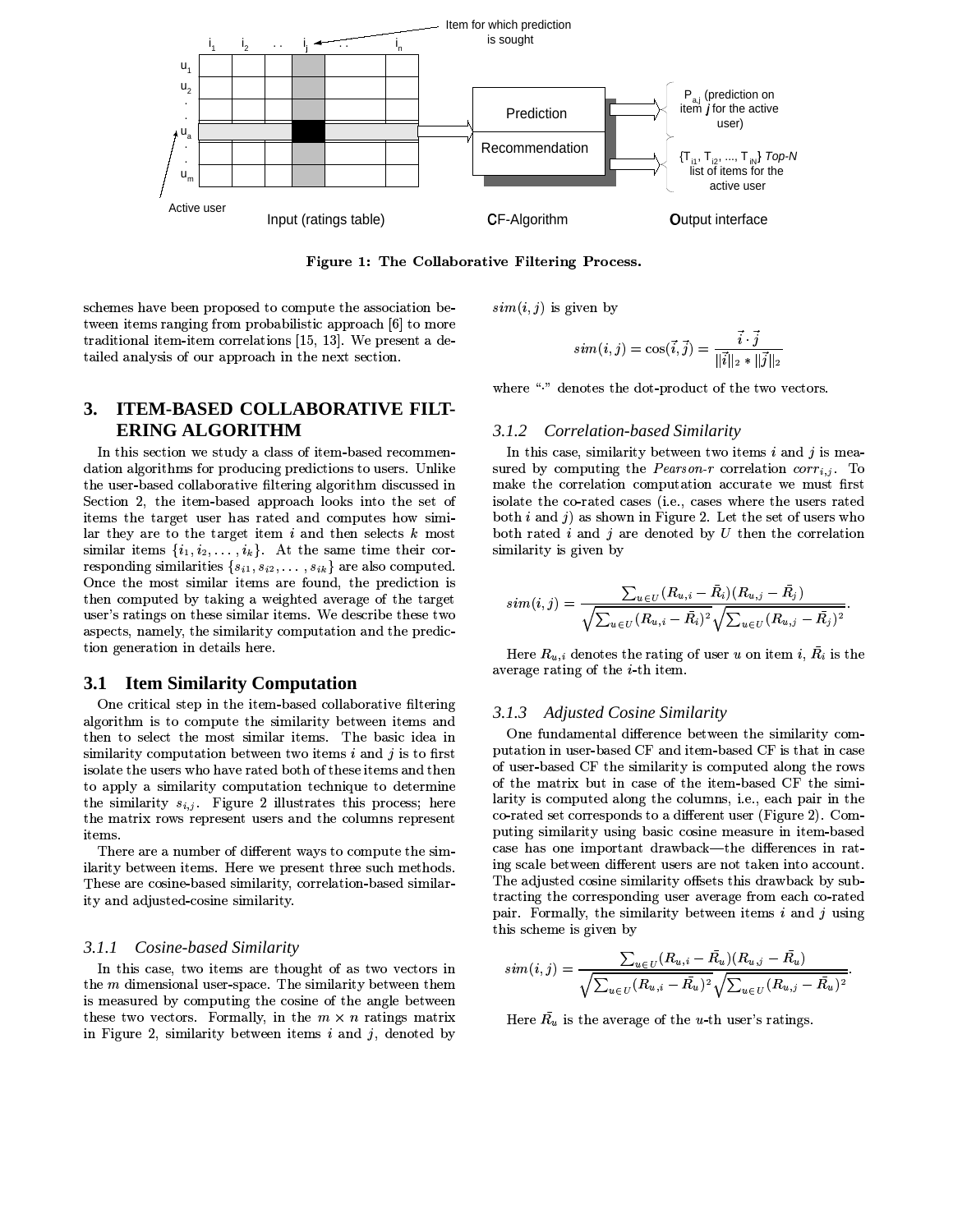

Figure 2: Isolation of the co-rated items and similarity computation

# **3.2 Prediction Computation**

The most important step in a collaborative filtering system is to generate the output interface in terms of prediction. Once we isolate the set of most similar items based on the similarity measures, the next step is to look into the target users ratings and use a technique to obtain predictions. Here we consider two such techniques.

#### $3.2.1$ Weighted Sum

As the name implies, this method computes the prediction on an item  $i$  for a user  $u$  by computing the sum of the ratings given by the user on the items similar to  $i$ . Each ratings is weighted by the corresponding similarity  $s_{i,j}$  between items  $i$  and  $j$ . Formally, using the notion shown in Figure 3 we can denote the prediction  $P_{u,i}$  as

$$
P_{u,i} = \frac{\sum_{\text{all similar items, N}} (s_{i,N} * R_{u,N})}{\sum_{\text{all similar items, N}} (|s_{i,N}|)}
$$

Basically, this approach tries to capture how the active user rates the similar items. The weighted sum is scaled by the sum of the similarity terms to make sure the prediction is within the predefined range.

#### 3.2.2 Regression

This approach is similar to the weighted sum method but instead of directly using the ratings of similar items it uses an approximation of the ratings based on regression model. In practice, the similarities computed using cosine or correlation measures may be misleading in the sense that two rating vectors may be distant (in Euclidean sense) yet may have very high similarity. In that case using the raw ratings of the "so-called" similar item may result in poor prediction. The basic idea is to use the same formula as the weighted sum technique, but instead of using the similar item  $N$ 's "raw" ratings values  $R_{u,N}$ 's, this model uses their approximated values  $R'_{u,N}$  based on a linear regression model. If we denote the respective vectors of the target item  $i$  and the similar item N by  $R_i$  and  $R_N$  the linear regression model can be expressed as

$$
R'_N = \alpha \bar{R}_i + \beta + \epsilon
$$

The regression model parameters  $\alpha$  and  $\beta$  are determined by going over both of the rating vectors.  $\epsilon$  is the error of the regression model.

# **3.3 Performance Implications**

The largest E-Commerce sites operate at a scale that stresses the direct implementation of collaborative filtering. In neighborhood-based CF systems, the neighborhood formation process, especially the user-user similarity computation step turns out to be the performance bottleneck, which in turn can make the whole process unsuitable for real-time recommendation generation. One way of ensuring high scalability is to use a model-based approach. Model-based systems have the potential to contribute to recommender systems to operate at a high scale. The main idea here to isolate the neighborhood generation and prediction generation steps.

In this paper, we present a model-based approach to precompute item-item similarity scores. The similarity computation scheme is still correlation-based but the computation is performed on the item space. In a typical E-Commerce scenario, we usually have a set of item that is static compared to the number of users that changes most often. The static nature of items leads us to the idea of precomputing the item similarities. One possible way of precomputing the item similarities is to compute all-to-all similarity and then performing a quick table look-up to retrieve the required similarity values. This method, although saves time, requires an  $\mathcal{O}(n^2)$  space for *n* items.

The fact that we only need a small fraction of similar items to compute predictions leads us to an alternate model-based scheme. In this scheme, we retain only a small number of similar items. For each item  $j$  we compute the  $k$  most similar items, where  $k \ll n$  and record these item numbers and their similarities with  $j$ . We term  $k$  as the model size. Based on this model building step, our prediction generation algorithm works as follows. For generating predictions for a user  $u$  on item  $i$ , our algorithm first retrieves the precomputed  $k$  most similar items corresponding to the target item  $i$ . Then it looks how many of those  $k$  items were purchased by the user  $u$ , based on this intersection then the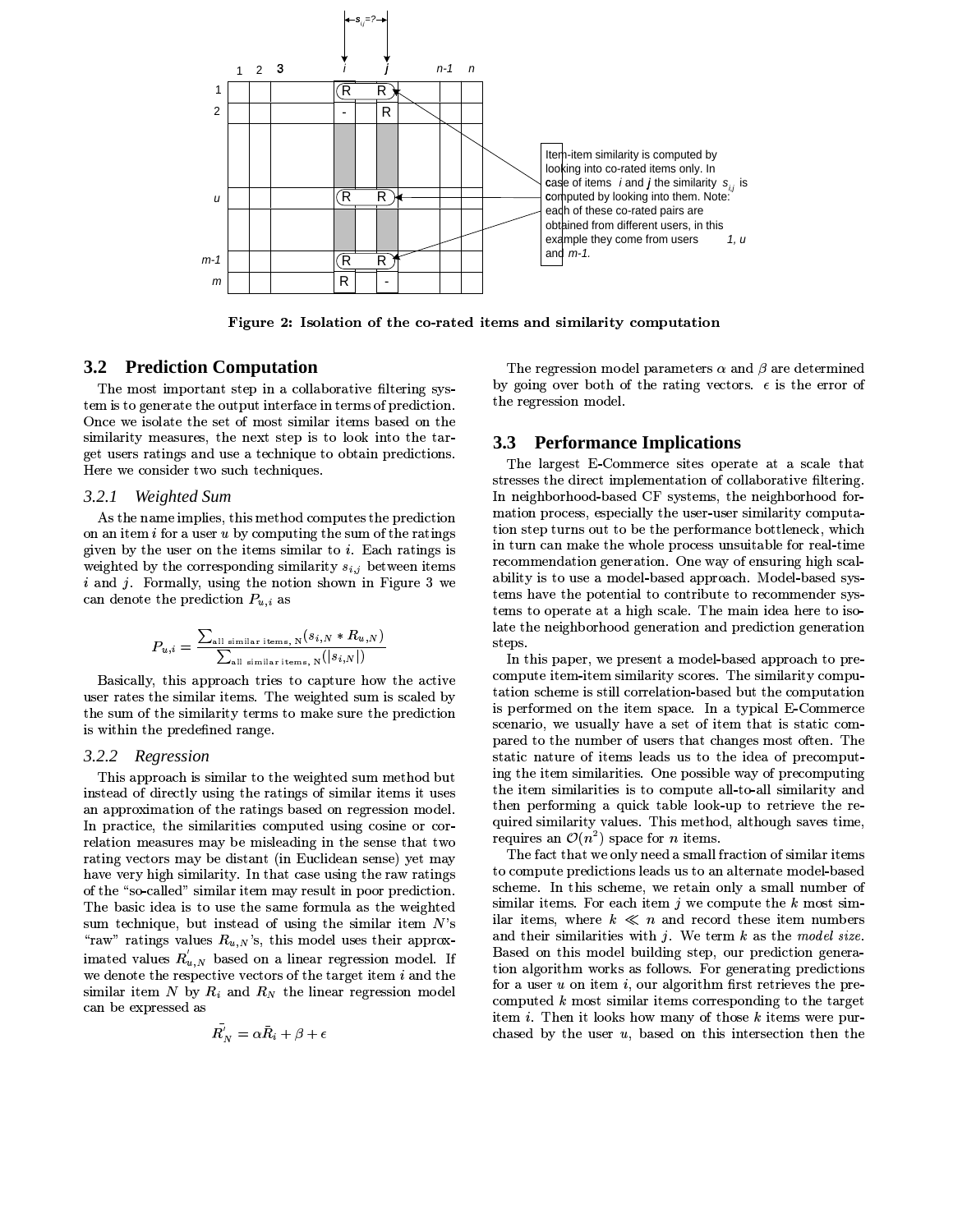

Figure 3: Item-based collaborative filtering algorithm. The prediction generation process is illustrated for 5 neighbors

prediction is computed using basic item-based collaborative filtering algorithm.

We observe a quality-performance trade-off here: to ensure good quality we must have a large model size, which leads to the performance problems discussed above. In one extreme, we can have a model size of  $n$ , which will ensure the exact same quality as the original scheme but will have high space complexity. However, our model building step ensures that we retain the most similar items. While generating predictions, these items contribute the most to the prediction scores. Accordingly, we hypothesize that this model-based approach will provide reasonably good prediction quality with even a small model size and hence provide a good performance. We experimentally validate our hypothesis later in this paper. In particular, we experiment with the model size by varying the number of similar items to be stored. Then we perform experiments to compute prediction and response time to determine the impact of the model size on quality and performance of the whole system.

#### 4. **EXPERIMENTAL EVALUATION**

#### 4.1 Data set

We used experimental data from our research website to evaluate different variants of item-based recommendation algorithms.

Movie data. We used data from our MovieLens recommender system. MovieLens is a web-based research recommender system that debuted in Fall 1997. Each week hundreds of users visit MovieLens to rate and receive recommendations for movies. The site now has over 43000 users who have expressed opinions on 3500+ different movies. We randomly selected enough users to obtain 100,000 ratings from the database (we only considered users that had rated 20 or more movies). We divided the database into a training set and a test set. For this purpose, we introduced a variable that determines what percentage of data is used as training and test sets; we call this variable  $x$ . A value of  $x = 0.8$  would indicate 80% of the data was used as training set and 20% of the data was used as test set. The data set was converted into a user-item matrix A that had 943 rows (i.e., 943 users) and 1682 columns (i.e., 1682 movies that were rated by at least one of the users). For our experiments, we also take another factor into consideration, sparsity level of data sets. For the data matrix  $R$  This is defined as  $1 - \frac{\text{nonzero entries}}{\text{total units}}$ . The sparsity level of the total entries Movie data set is, therefore,  $1 - \frac{100,000}{943 \times 1682}$ , which is 0.9369. Throughout the paper we term this data set as ML.

# **4.2 Evaluation Metrics**

Recommender systems research has used several types of measures for evaluating the quality of a recommender system. They can be mainly categorized into two classes:

• Statistical accuracy metrics evaluate the accuracy of a system by comparing the numerical recommendation scores against the actual user ratings for the user-item pairs in the test dataset. Mean Absolute Error (MAE) between ratings and predictions is a widely used metric. MAE is a measure of the deviation of recommendations from their true user-specified values. For each ratings-prediction pair  $\langle p_i, q_i \rangle$  this metric treats the absolute error between them, i.e.,  $|p_i - q_i|$  equally. The MAE is computed by first summing these absolute errors of the  $N$  corresponding ratings-prediction pairs and then computing the average. Formally,

$$
MAE = \frac{\sum_{i=1}^{N} |p_i - q_i|}{N}
$$

The lower the MAE, the more accurately the recommendation engine predicts user ratings. Root Mean Squared Error (RMSE), and Correlation are also used as statistical accuracy metric.

• Decision support accuracy metrics evaluate how effective a prediction engine is at helping a user select highquality items from the set of all items. These metrics assume the prediction process as a binary operationeither items are predicted (good) or not (bad). With this observation, whether a item has a prediction score of 1.5 or 2.5 on a five-point scale is irrelevant if the user only chooses to consider predictions of 4 or higher. The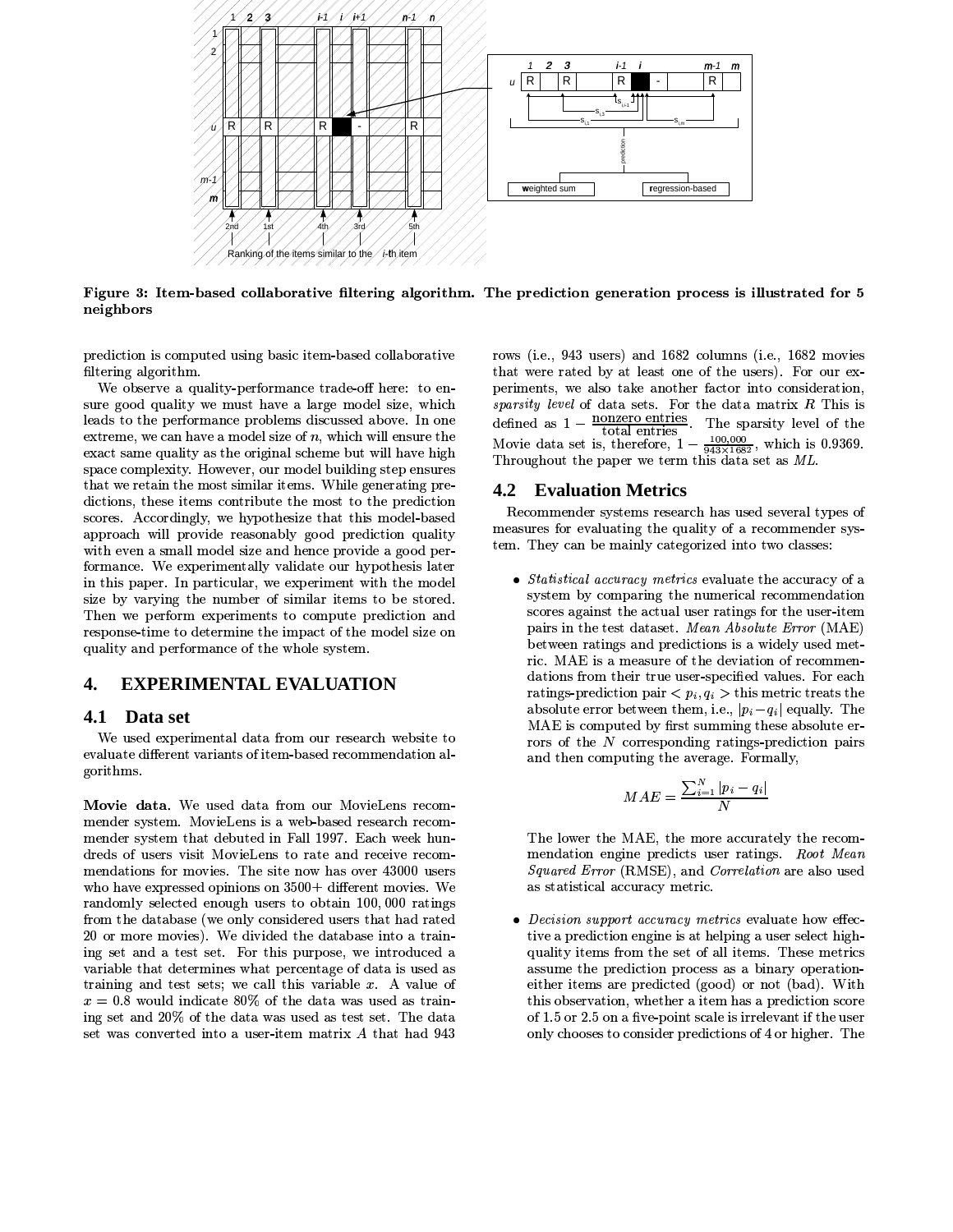most commonly used decision support accuracy metrics are reversal rate, weighted errors and ROC sensi $tivity$  [23].

We used MAE as our choice of evaluation metric to report prediction experiments because it is most commonly used and easiest to interpret directly. In our previous experiments [23] we have seen that MAE and ROC provide the same ordering of different experimental schemes in terms of prediction quality.

### 4.2.1 Experimental Procedure

Experimental steps. We started our experiments by first dividing the data set into a training and a test portion. Before starting full experimental evaluation of different algorithms we determined the sensitivity of different parameters to different algorithms and from the sensitivity plots we fixed the optimum values of these parameters and used them for the rest of the experiments. To determine the parameter sensitivity, we work only with the training data and further subdivide it into a training and test portion and carried on our experiments on them. For conducted a 10-fold cross validation of our experiments by randomly choosing different training and test sets each time and taking the average of the MAE values.

Benchmark user-based system. To compare the performance of item-based prediction we also entered the training ratings set into a collaborative filtering recommendation engine that employs the Pearson nearest neighbor algorithm (user-user). For this purpose we implemented a flexible prediction engine that implements user-based CF algorithms. We tuned the algorithm to use the best published Pearson nearest neighbor algorithm and configured it to deliver the highest quality prediction without concern for performance (i.e., it considered every possible neighbor to form optimal neighborhoods).

Experimental platform. All our experiments were implemented using  $C$  and compiled using optimization flag  $-06$ . We ran all our experiments on a linux based PC with Intel Pentium III processor having a speed of 600 MHz and 2GB of RAM.

#### 4.3 **Experimental Results**

In this section we present our experimental results of applying item-based collaborative filtering techniques for generating predictions. Our results are mainly divided into two parts-quality results and performance results. In assessing the quality of recommendations, we first determined the sensitivity of some parameters before running the main experiment. These parameters include the neighborhood size, the value of the training/test ratio  $x$ , and effects of different similarity measures. For determining the sensitivity of various parameters, we focused only on the training data set and further divided it into a *training* and a *test* portion and used them to learn the parameters.

#### $4.3.1$ *Effect of Similarity Algorithms*

We implemented three different similarity algorithms basic cosine, adjusted cosine and correlation as described in Section 3.1 and tested them on our data sets. For each simi-

### Relative performance of different similarity measures



Figure 4: Impact of the similarity computation measure on item-based collaborative filtering algorithm.

larity algorithms, we implemented the algorithm to compute the neighborhood and used weighted sum algorithm to generate the prediction. We ran these experiments on our training data and used test set to compute Mean Absolute Error (MAE). Figure 4 shows the experimental results. It can be observed from the results that offsetting the user-average for cosine similarity computation has a clear advantage, as the MAE is significantly lower in this case. Hence, we select the adjusted cosine similarity for the rest of our experiments.

#### 4.3.2 Sensitivity of Training/Test Ratio

To determine the sensitivity of density of the data set, we carried out an experiment where we varied the value of  $x$ from 0.2 to 0.9 in an increment of 0.1. For each of these training/test ratio values we ran our experiments using the two prediction generation techniques-basic weighted sum and regression based approach. Our results are shown in Figure 5. We observe that the quality of prediction increase as we increase  $x$ . The regression-based approach shows better results than the basic scheme for low values of  $x$  but as we increase  $x$  the quality tends to fall below the basic scheme. From the curves, we select  $x = 0.8$  as an optimum value for our subsequent experiments.

### 4.3.3 Experiments with neighborhood size

The size of the neighborhood has significant impact on the prediction quality [12]. To determine the sensitivity of this parameter, we performed an experiment where we varied the number of neighbors to be used and computed MAE. Our results are shown in Figure 5. We can observe that the size of neighborhood does affect the quality of prediction. But the two methods show different types of sensitivity. The basic item-item algorithm improves as we increase the neighborhood size from 10 to 30, after that the rate of increase diminishes and the curve tends to be flat. On the other hand, the regression-based algorithm shows decrease in prediction quality with increased number of neighbors. Considering both trends we select 30 as our optimal choice of neighborhood size.

## 4.3.4 Quality Experiments

Once we obtain the optimal values of the parameters, we compare both of our item-based approaches with the benchmark user-based algorithm. We present the results in Figure 6. It can be observed from the charts that the basic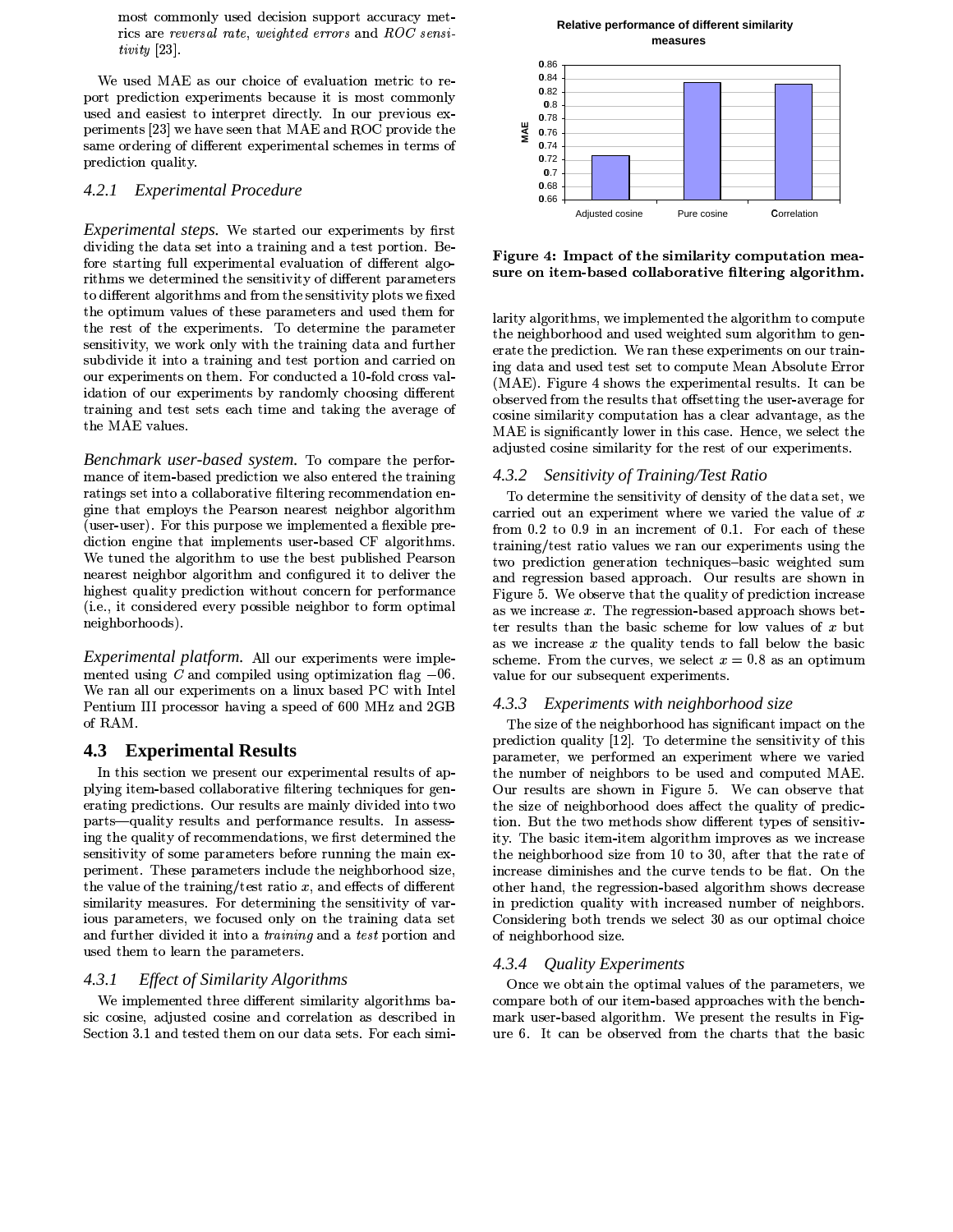

Figure 5: Sensitivity of the parameter  $x$  on the neighborhood size

item-item algorithm out performs the user based algorithm at all values of x (neighborhood size  $=$  30) and all values of neighborhood size  $(x = 0.8)$ . For example, at  $x = 0.5$  useruser scheme has an MAE of 0.755 and item-item scheme shows an MAE of 0.749. Similarly at a neighborhood size of 60 user-user and item-item schemes show MAE of 0.732 and 0.726 respectively. The regression-based algorithm, however, shows interesting behavior. At low values of  $x$  and at low neighborhood size it out performs the other two algorithms, but as the density of the data set is increased or as we add more neighbors it performs worse, even compared to the user-based algorithm. We also compared our algorithms against the naive nonpersonalized algorithm described in [12].

We draw two conclusions from these results. First, itembased algorithms provide better quality than the user-based algorithms at all sparsity levels. Second, regression-based algorithms perform better with very sparse data set, but as we add more data the quality goes down. We believe this happens as the regression model suffers from data overfitting at high density levels.

### 4.3.5 Performance Results

After showing that the item-based algorithm provides better quality of prediction than the user-based algorithm, we focus on the scalability issues. As discussed earlier, itembased similarity is more static and allows us to precompute the item neighborhood. This precomputation of the model has certain performance benefits. To make the system even more scalable we looked into the sensitivity of the model size and then looked into the impact of model size on the response time and throughput.

#### **Sensitivity of the Model Size** 4.4

To experimentally determine the impact of the model size on the quality of the prediction, we selectively varied the number of items to be used for similarity computation from 25 to 200 in an increment of 25. A model size of l means that we only considered *l* best similarity values for model building and later used  $k$  of them for the prediction generation process, where  $k < l$ . Using the training data set we precomputed the item similarity using different model sizes and then used only the weighted sum prediction generation technique to provide the predictions. We then used the test data



Figure 7: Sensitivity of the model size on item-based collaborative filtering algorithm

set to compute MAE and plotted the values. To compare with the full model size (i.e., model size  $=$  no. of items) we also ran the same test considering all similarity values and picked best  $k$  for prediction generation. We repeated the entire process for three different  $x$  values (training/test ratios). Figure 7 shows the plots at different  $x$  values. It can be observed from the plots that the MAE values get better as we increase the model size and the improvements are drastic at the beginning, but gradually slow down as we increase the model size. The most important observation from these plots is the high accuracy that can be achieved using only a fraction of items. For example, at  $x = 0.3$  the full item-item scheme provided an MAE of 0.7873, but using a model size of only 25, we were able to achieve an MAE value of 0.842. At  $x = 0.8$  these numbers are even more appealing—for the full item-item we had an MAE of 0.726 but using a model size of only 25 we were able to obtain an MAE of 0.754, and using a model size of 50 the MAE was 0.738. In other words, at  $x = 0.8$  we were within 96% and 98.3% of the full item-item scheme's accuracy using only 1.9% and 3% of the items, respectively!

This model size sensitivity has important performance implications. It appears from the plots that it is useful to precompute the item similarities using only a fraction of items and yet possible to obtain good prediction quality.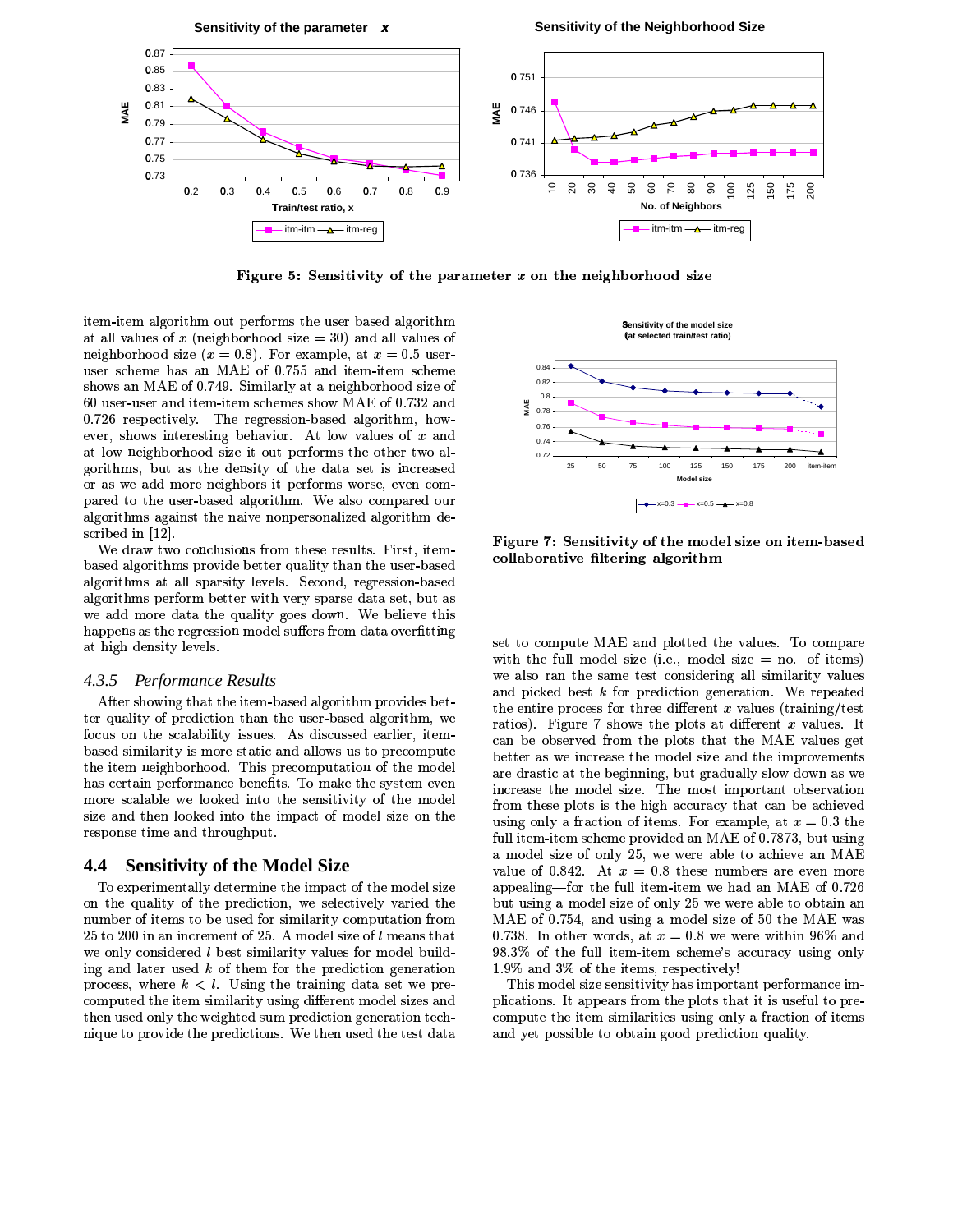

Figure 6: Comparison of prediction quality of *item-item* and *user-user* collaborative filtering algorithms. We compare prediction qualities at  $x = 0.2, 0.5, 0.8$  and 0.9.

### Impact of the model size on run-time and through-4.4.1 put

Given the quality of prediction is reasonably good with small model size, we focus on the run-time and throughput of the system. We recorded the time required to generate predictions for the entire test set and plotted them in a chart with varying model size. We plotted the run time at different  $x$  values. Figure 8 shows the plot. Note here that at  $x = 0.25$  the whole system has to make prediction for 25,000 test cases. From the plot we observe a substantial difference in the run-time between the small model size and the full item-item prediction case. For  $x = 0.25$  the run-time is 2.002 seconds for a model size of 200 as opposed to 14.11 for the basic item-item case. This difference is even more prominent with  $x = 0.8$  where a model size of 200 requires only 1.292 seconds and the basic item-item case requires 36.34 seconds.

These run-time numbers may be misleading as we computed them for different training/test ratios where the workload size, i.e., number of predictions to be generated is different (recall that at  $x = 0.3$  our algorithm uses 30,000 ratings as training data and uses the rest of 70,000 ratings as test data to compare predictions generated by the system to the actual ratings). To make the numbers comparable we compute the throughput (predictions generated per second) for the model based and basic item-item schemes. Figure 8 charts these results. We see that for  $x = 0.3$  and at a model size of 100 the system generates 70,000 ratings in 1.487 seconds producing a throughput rate of 47,361 where as the basic item-item scheme produced a throughput of 4961 only. At  $x = 0.8$  these two numbers are 21,505 and 550 respectively.

#### 4.5 **Discussion**

From the experimental evaluation of the item-item collaborative filtering scheme we make some important observations. First, the item-item scheme provides better quality of predictions than the use-user  $(k$ -nearest neighbor) scheme. The improvement in quality is consistent over different neighborhood size and training/test ratio. However, the improvement is not significantly large. The second observation is that the item neighborhood is fairly static, which can be potentially pre-computed, which results in very high online performance. Furthermore, due to the model-based approach, it is possible to retain only a small subset of items and produce reasonably good prediction quality. Our experimental results support that claim. Therefore, the itemitem scheme is capable in addressing the two most important challenges of recommender systems for E-Commerce-quality of prediction and high performance.

#### 5. **CONCLUSION**

Recommender systems are a powerful new technology for extracting additional value for a business from its user databases. These systems help users find items they want to buy from a business. Recommender systems benefit users by enabling them to find items they like. Conversely, they help the business by generating more sales. Recommender systems are rapidly becoming a crucial tool in E-commerce on the Web. Recommender systems are being stressed by the huge volume of user data in existing corporate databases, and will be stressed even more by the increasing volume of user data available on the Web. New technologies are needed that can dramatically improve the scalability of recommender systems.

In this paper we presented and experimentally evaluated a new algorithm for CF-based recommender systems. Our results show that item-based techniques hold the promise of allowing CF-based algorithms to scale to large data sets and at the same time produce high-quality recommendations.

#### 6. **ACKNOWLEDGMENTS**

Funding for this research was provided in part by the National Science Foundation under grants IIS 9613960, IIS 9734442, and IIS 9978717 with additional funding by Net Perceptions Inc. This work was also supported by NSF CCR-9972519, EIA-9986042, ACI-9982274 by Army Research Office contract DA/DAAG55-98-1-0441, by the DOE ASCI program and by Army High Performance Computing Research Center contract number DAAH04-95-C-0008. Access to computing facilities was provided by AHPCRC, Minnesota Supercomputer Institute. We like to thank anonymous reviewers for their valuable comments.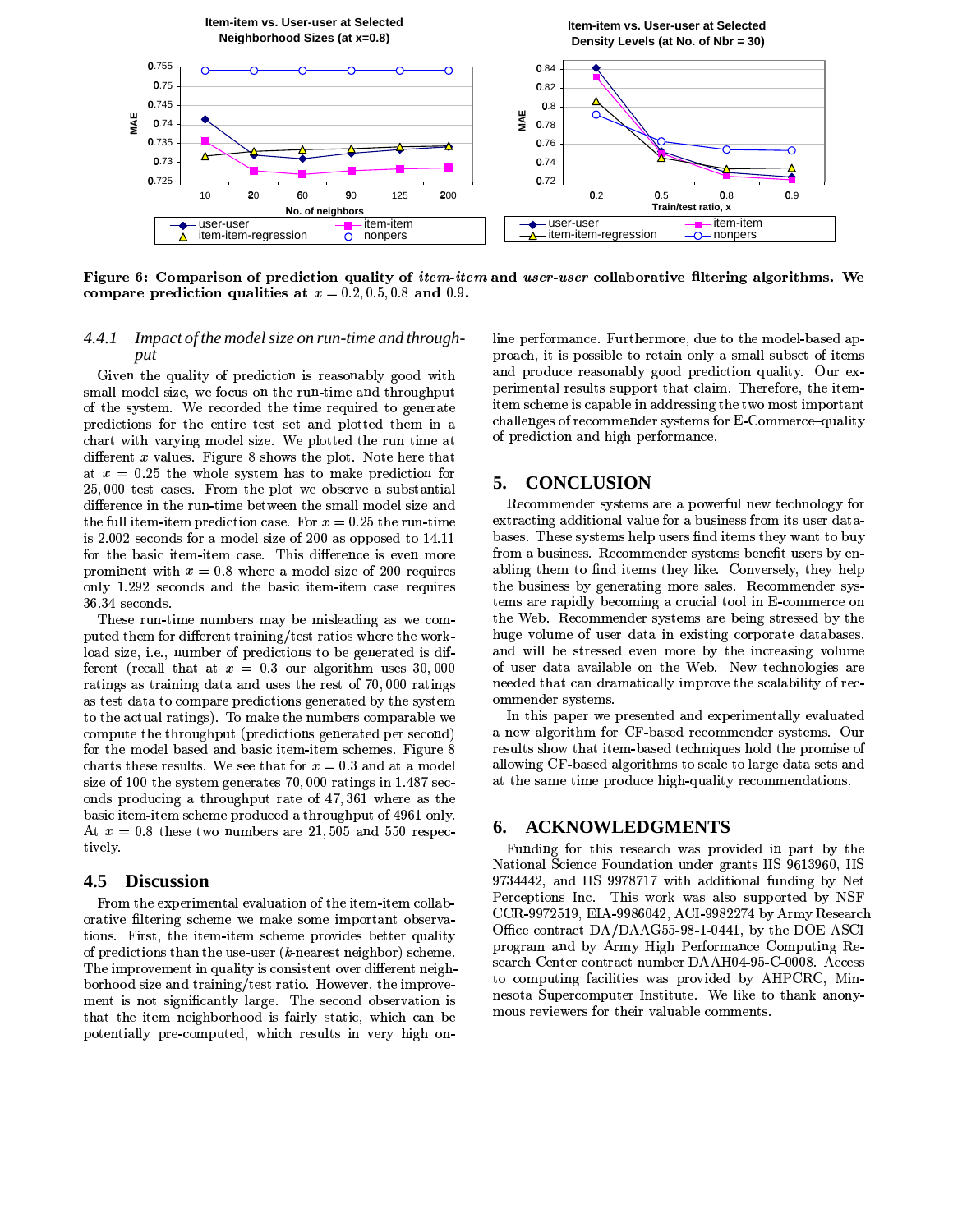

Figure 8: Recommendation time and throughput comparison between model-based scheme and full item-item scheme. The comparisons are shown at three different  $x$  values.

#### 7. **REFERENCES**

- [1] Aggarwal, C. C., Wolf, J. L., Wu, K., and Yu, P. S. (1999). Horting Hatches an Egg: A New Graph-theoretic Approach to Collaborative Filtering. In Proceedings of the ACM KDD'99 Conference. San Diego, CA. pp. 201-212.
- [2] Basu, C., Hirsh, H., and Cohen, W. (1998). Recommendation as Classification: Using Social and Content-based Information in Recommendation. In Recommender System Workshop'98. pp. 11-15.
- [3] Berry, M. W., Dumais, S. T., and O'Brian, G. W. (1995). Using Linear Algebra for Intelligent Information Retrieval. SIAM Review,  $37(4)$ , pp. 573 595.
- [4] Billsus, D., and Pazzani, M. J. (1998). Learning Collaborative Information Filters. In Proceedings of  $ICML$  '98 pp. 46-53.
- [5] Brachman, R., J., Khabaza, T., Kloesgen, W., Piatetsky-Shapiro, G., and Simoudis, E. 1996. Mining Business Databases. Communications of the ACM,  $39(11)$ , pp. 42-48, November.
- [6] Breese, J. S., Heckerman, D., and Kadie, C. (1998). Empirical Analysis of Predictive Algorithms for Collaborative Filtering. In Proceedings of the 14th Conference on Uncertainty in Artificial Intelligence, pp. 43-52.
- [7] Cureton, E. E., and D'Agostino, R. B. (1983). Factor Analysis: An Applied Approach. Lawrence Erlbaum associates pubs. Hillsdale, NJ.
- [8] Deerwester, S., Dumais, S. T., Furnas, G. W., Landauer, T. K., and Harshman, R. (1990). Indexing by Latent Semantic Analysis. Journal of the American Society for Information Science,  $41(6)$ , pp. 391-407.
- [9] Favvad, U. M., Piatetsky-Shapiro, G., Smyth, P., and Uthurusamy, R., Eds. (1996). Advances in Knowledge Discovery and Data Mining. AAAI press/MIT press.
- [10] Goldberg, D., Nichols, D., Oki, B. M., and Terry, D. (1992). Using Collaborative Filtering to Weave an Information Tapestry. Communications of the ACM. December.
- [11] Good, N., Schafer, B., Konstan, J., Borchers, A., Sarwar, B., Herlocker, J., and Riedl, J. (1999). Combining Collaborative Filtering With Personal

Agents for Better Recommendations. In Proceedings of the AAAI'99 conference, pp. 439-446.

- [12] Herlocker, J., Konstan, J., Borchers, A., and Riedl, J. (1999). An Algorithmic Framework for Performing Collaborative Filtering. In Proceedings of ACM  $SIGIR'99$ . ACM press.
- [13] Herlocker, J. (2000). Understanding and Improving Automated Collaborative Filtering Systems. Ph.D. Thesis, Computer Science Dept., University of Minnesota.
- [14] Hill, W., Stead, L., Rosenstein, M., and Furnas, G. (1995). Recommending and Evaluating Choices in a Virtual Community of Use. In Proceedings of CHI '95.
- [15] Karypis, G. (2000). Evaluation of Item-Based Top-N Recommendation Algorithms. Technical Report CS-TR-00-46, Computer Science Dept., University of Minnesota.
- [16] Konstan, J., Miller, B., Maltz, D., Herlocker, J., Gordon, L., and Riedl, J. (1997). GroupLens: Applying Collaborative Filtering to Usenet News. Communications of the  $ACM$ , 40(3), pp. 77-87.
- [17] Ling, C. X., and Li, C. (1998). Data Mining for Direct Marketing: Problems and Solutions. In Proceedings of the 4th International Conference on Knowledge Discovery and Data Mining, pp. 73-79.
- [18] Peppers, D., and Rogers, M. (1997). The One to One Future: Building Relationships One Customer at a Time. Bantam Doubleday Dell Publishing.
- [19] Resnick, P., Iacovou, N., Suchak, M., Bergstrom, P., and Riedl, J. (1994). GroupLens: An Open Architecture for Collaborative Filtering of Netnews. In *Proceedings of CSCW '94*, Chapel Hill, NC.
- [20] Resnick, P., and Varian, H. R. (1997). Recommender Systems. Special issue of Communications of the  $ACM. 40(3)$ .
- [21] Reichheld, F. R., and Sasser Jr., W. (1990). Zero Defections: Quality Comes to Services. Harvard Business School Review, 1990(5): pp. 105-111.
- [22] Reichheld, F. R. (1993). Loyalty-Based Management. Harvard Business School Review, 1993(2): pp. 64-73.
- Sarwar, B. M., Konstan, J. A., Borchers, A.,  $\left[23\right]$ Herlocker, J., Miller, B., and Riedl, J. (1998). Using